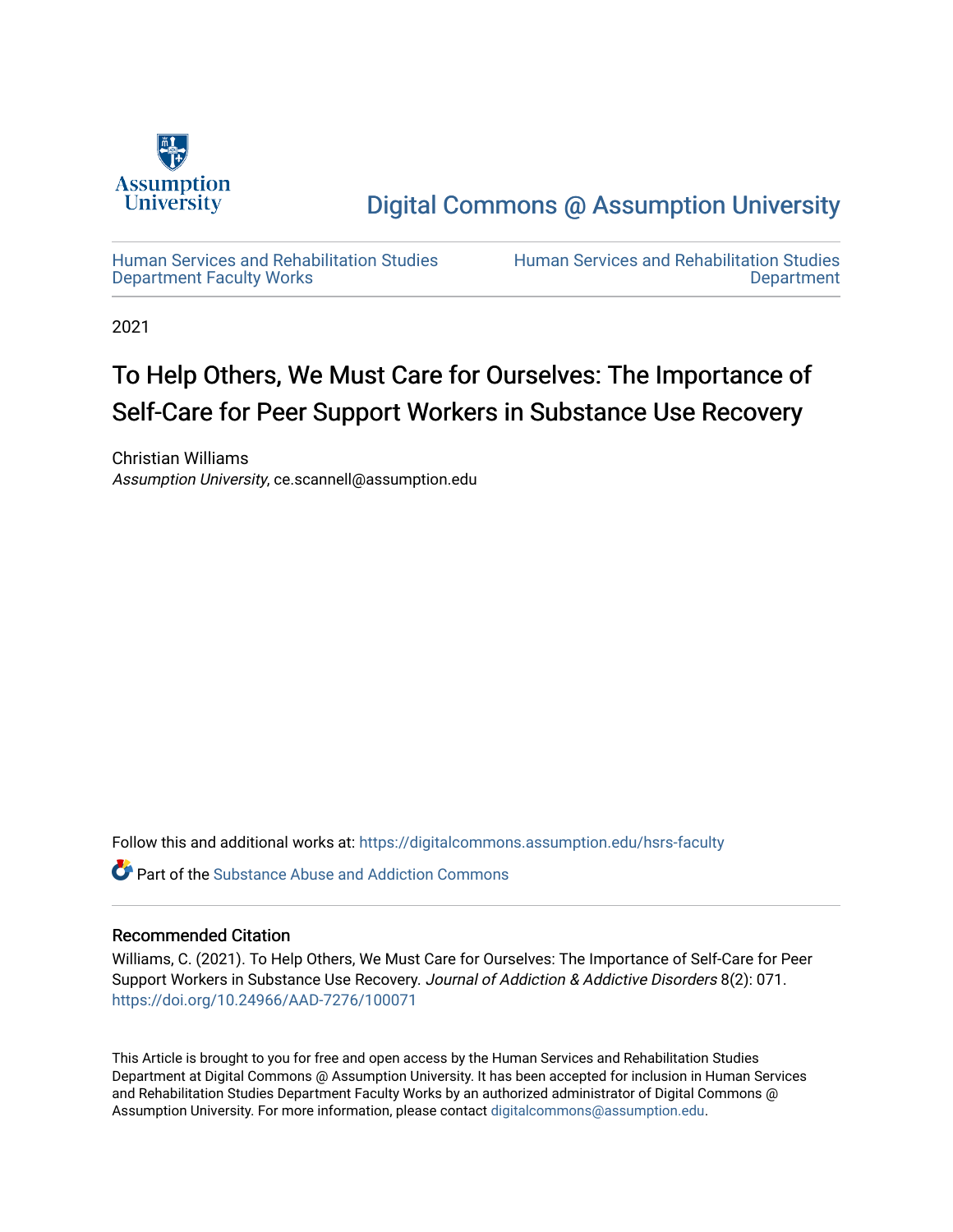

## **HSOA Journal of Addiction & Addictive Disorders**

### **Introduction**

Peer support has been visible in the medical and behavioral health arenas for many years. The value of the shared narrative has facilitated the recognition of the value of peer workers in behavioral health and has taken many forms including mutual aid, peer-based support groups, peer run housing programs, peer clubhouses and paid peer support worker roles. Peer support workers, through having managed their own substance use and recovery journeys, provide practical knowledge that assists in the real-world management of substance use [1]. Peer works serve as a role model and instill confidence that persistence and treatment compliance can provide the desired results [1,2]. Often individuals in the early stages of recovery lack a strong sober support network and need to make changes to their environments to maintain sobriety. Support from peers allows these individuals to begin to establish support networks that can strengthen their recovery and assist with many of the stressors and triggers for relapse [3]. Concerns have been raised in the research that peer workers are tasked with being both a provider and a receiver of services and that this can add stress to the recovery process of the peer worker. This shift in roles has been correlated to experiences of role confusion and discrimination when one of the defining qualifications for employment is self-identification of personal recovery status [4,5]. The perpetuation of stigma through the label of expert by experience may set the stage for inequity of status [6] as well as a lack of credibility in the role of peer worker [7]. Peer support workers have reported a lack of equality between themselves and their non-peer colleagues [8], concerns related to being accepted by coworkers [9], as well as feelings of stigma and discrimination from non-peers and leadership [10]. This negative view of the peer role by non-peer staff may be directly related to the lack of role clarity and the lack of information regarding the differences between peer and non-peer roles.

Peer support workers have been reported to be at greater risk than other mental health professionals for the personalization of the client's successes and failures. This has been attributed to the use of shared experience to influence the outcomes of individuals in recovery [11,12]. There is concern that the role of peer worker will increase the pressure to maintain personal sobriety [12], which can create added stressors for the peer support worker [11]. Concerns related to the potential for being triggered or relapse of the peer support worker have been raised due to the immersion in work that is directly related to their own personal experiences and illness [5,11]. It is also unclear as to how a peer support worker will experience having to resume personal treatment should relapse occur [13]. A shared lived experience is the catalyst for building rapport and positions peers to not only connect but to find commonalities that may be greater than what exists in their day-to-day relationships with family and friends. However, this is only the beginning of the skills that are essential in making this role successful for both the peer worker and the individuals that they are seeking to help, it must be combined with the ability to utilize this expertise effectively to guide others. This includes the ability to engage in self-care, set and maintain boundaries, depersonalize the outcomes of others, and to have awareness regarding the impact of the role on their personal recovery and well-being [14].

# To Help Others, We Must Care for Ourselves: The Importance of Self-Care for Peer Support Workers in Substance Use Re- covery

#### **Christian Williams\***

*Human Services and Rehabilitation Studies, Assumption University, Worcester, MA, USA*

#### **Abstract**

Peer support workers, using their shared lived experience, have been recognized in the medical and behavioral health fields as having positive contributions to the well-being and recovery of individuals who are in early stages of recovery or illness management. Many benefits and challenges have been associated with placing peers in a role that emphasizes being an "expert by experience." Much of the existing literature has focused on outcomes for the recipient of service with less being known about how the peer worker experiences this role. This qualitative study explored the experience of peer support workers and their perception of the intersection between the peer role and their personal recovery. Semi-structured interviews were conducted with 10 peer support workers who are currently employed in this role. Thematic analysis was utilized to identify themes in the data. All of the themes center around the intensity of the role and the need to account for this to avoid burnout and provide peer workers with support. The peer support workers interviewed explained that there is a need to be present in their personal lives, to establish and maintain effective boundaries, and to ensure ongoing attention to their personal recovery. Self-care was identified as being a preventative measure against burnout and other challenges in the role of peer support worker as well as assisting in the management of crossover into one's personal life.

**Keywords:** Peer support; Recovery; Recovery coach; Self-care

**\*Corresponding author:** Christian Williams, Human Services and Rehabilitation Studies, Assumption University, 500 Salisbury St, Worcester, MA 01609, USA, Tel: +1 5087677219; E-mail: ce.scannell@assumption.edu

**Citation:** Williams C (2021) To Help Others, We Must Care for Ourselves: The Importance of Self-Care for Peer Support Workers in Substance Use Recovery. J Addict Addictv Disord 8: 071.

**Received:** December 05, 2021; **Accepted:** December 17, 2021; **Published:** December 24, 2021

**Copyright:** © 2021 Williams C. This is an open-access article distributed under the terms of the Creative Commons Attribution License, which permits unrestricted use, distribution and reproduction in any medium, provided the original author and source are credited.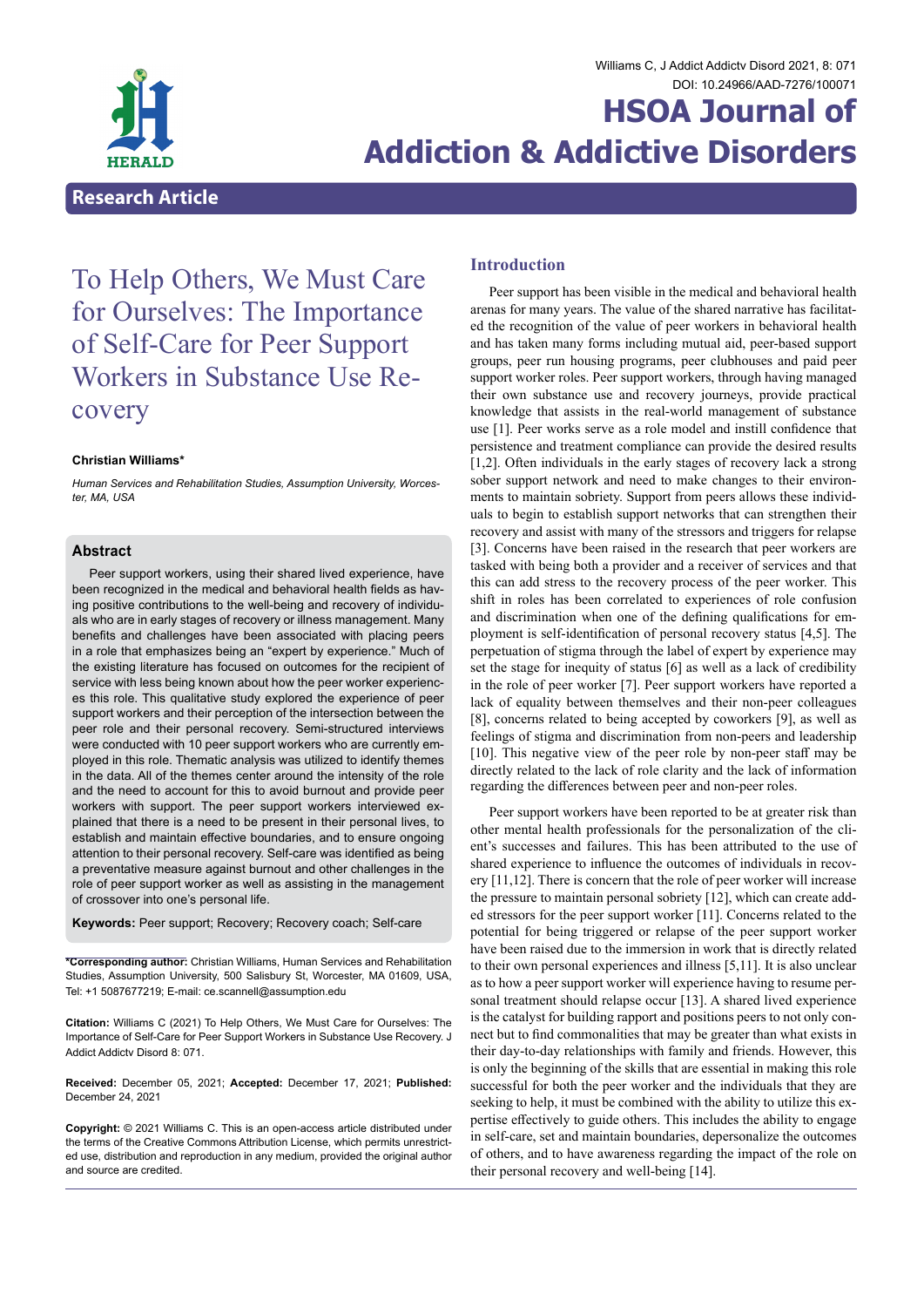While there is no one agreed upon definition of self-care, it has been conceptualized as a way to promote and maintain health through engagement in practices that increase or ensure health and managing illness [15]. Further, many definitions emphasize the role of self-care in preventing burnout, facilitating stress relief, and decreasing the potential for illness [16,17]. Self-care has been linked to promoting well-being in the workplace, facilitating work/life balance, and decreasing the potential for emotional exhaustion [16]. However, recently there has been concern about the identification of self-care as a solution for workplace stressors and burnout prevention as it places the burden on the employee and ignores the workplace issues that can contribute to distress [16,18]. The present study seeks to fill the gap in the research regarding how peer support workers experience this role and the intersection with their own personal recovery [19,20]. This includes challenges to the role and strategies that they utilize to manage these challenges.

#### **Methods**

This qualitative study employed semi-structured interviews to explore peer support worker's experience in this role and their perspectives on the intersection of the peer role with their personal recovery. This study was approved by the Institutional Review Board at Walden University.

#### **Participants**

Participants were 10 peer support workers (7 males, 3 females) from Massachusetts working as paid peer support workers. All participants were screened for inclusion criteria and were only chosen if they identified as having stable personal recovery for a period of 12 months or more, working as a paid peer support worker for at least 6 months and were 21 years of age or older. Length of time in the role of peer support worker varied from 10 months to 20 years with an average of 6 years of employment.

#### **Procedure**

Recruitment for the study began with an email distribution of a brief study description to agencies in Massachusetts that employ peer support workers. Posts were also made on social medial sites such as LinkedIn and Facebook and interested parties were asked to contact me for more information. In addition, snowball/referral sampling, asking study participants to share information about the study with other peer workers who may want to participate, was used to ensure that saturation was reached.

Once potential participants contacted me, I explained the criteria of the study, the commitment that was being asked of them, and eligible participants were asked to opt in to participate. Informed consent was obtained, participants were reminded that they could withhold any information that they were not comfortable sharing, and their right to withdraw from the study at any point in the process. Data was collected using semi-structured interviews conducted by the author. Development of the interview guide was informed by the key concepts in the literature, open ended questions were used to capture participant descriptions and perspectives of their personal experiences in the role of peer support worker [21], the meaning they attribute to this role, the benefits, and challenges that they have ex-perienced, and the intersection with their personal recovery journey. Interview questions included general questions about the experience such as "What is it like to provide support to others who are in re-covery?" as well as questions related to their personal recovery such as "How do you

define recovery for yourself?"and "How does being a peer support worker show up in your own recovery?" Probes were also utilized to encourage further elaboration and peers were given the opportunity to share anything about their experience that they believed was important for me to know. All interviews were audio recorded, password protected and stored on my password protected laptop. Field notes were also taken to ensure a full picture of the data and were stored with the interview recordings. Participant names were substituted with numerical coding (P1-10). Participants were given a \$20.00 Amazon gift card as a thank you for their willingness to participate in the study.

#### **Data analysis**

All of the interviews were transcribed verbatim by the author and a 6-phase thematic analysis, as recommended by Clarke and Braun [22] was used to analyze the transcripts. The first phase, familiarizing with the data occurred by reading each participant's transcript while listening to the audio recording to increase familiarity with participant interviews [23]. The second phase included taking the data from each transcript and generating initial codes. I began by inductively hand coding all of the transcripts line by line and then uploading them into NVivo 12 for further analysis and another round of manual coding. Both sets of codes were compared for consistency and repeated patterns were identified. Initial codes were then combined into related clusters along with their corresponding data [24] and candidate themes were developed. These themes were then examined in relation to the entire data set and refined to ensure that they accurately represented common themes from the transcripts. Following this, themes were named and defined to ensure that the essence of the theme was captured and quotes that illustrate the elements and central concepts of the themes were selected.

#### **Results**

From the transcripts five themes surrounding the importance of self-care were identified and included 1 not for the weak of heart 2 vigilance in personal recovery 3) the outcome is not my responsibility 4) self-awareness, and 5) informal nature makes boundaries fluid. All of the themes center around the intensity of the role and the need to account for this to avoid burnout and provide peer workers with support. The peer support workers interviewed explained that there is a need to be present in their personal lives, to establish and maintain effective boundaries, and to ensure ongoing attention to their personal recovery. Self-care was identified as being a preventative measure against burnout and other challenges in the role of peer support worker as well as assisting in the management of crossover into one's personal life.

#### **Theme 1: Not for the weak of heart**

Several of the peer support workers described the intensity of working with individuals in early recovery as one of the challenging parts of the role and purported that it requires ongoing self-care to handle effectively. When asked what one of the hardest parts of the role is, P10 explained that it is "dealing with the different personalities, early in recovery." P1 shared that it is the desperation and true understanding of the depths of another's pain that can be heavy to carry.

It's hard. People are desperate and, they're in so much pain. Even though nobody wants to destroy their lives right…but they're in so much pain and they can't stop it…I know the feeling and I hate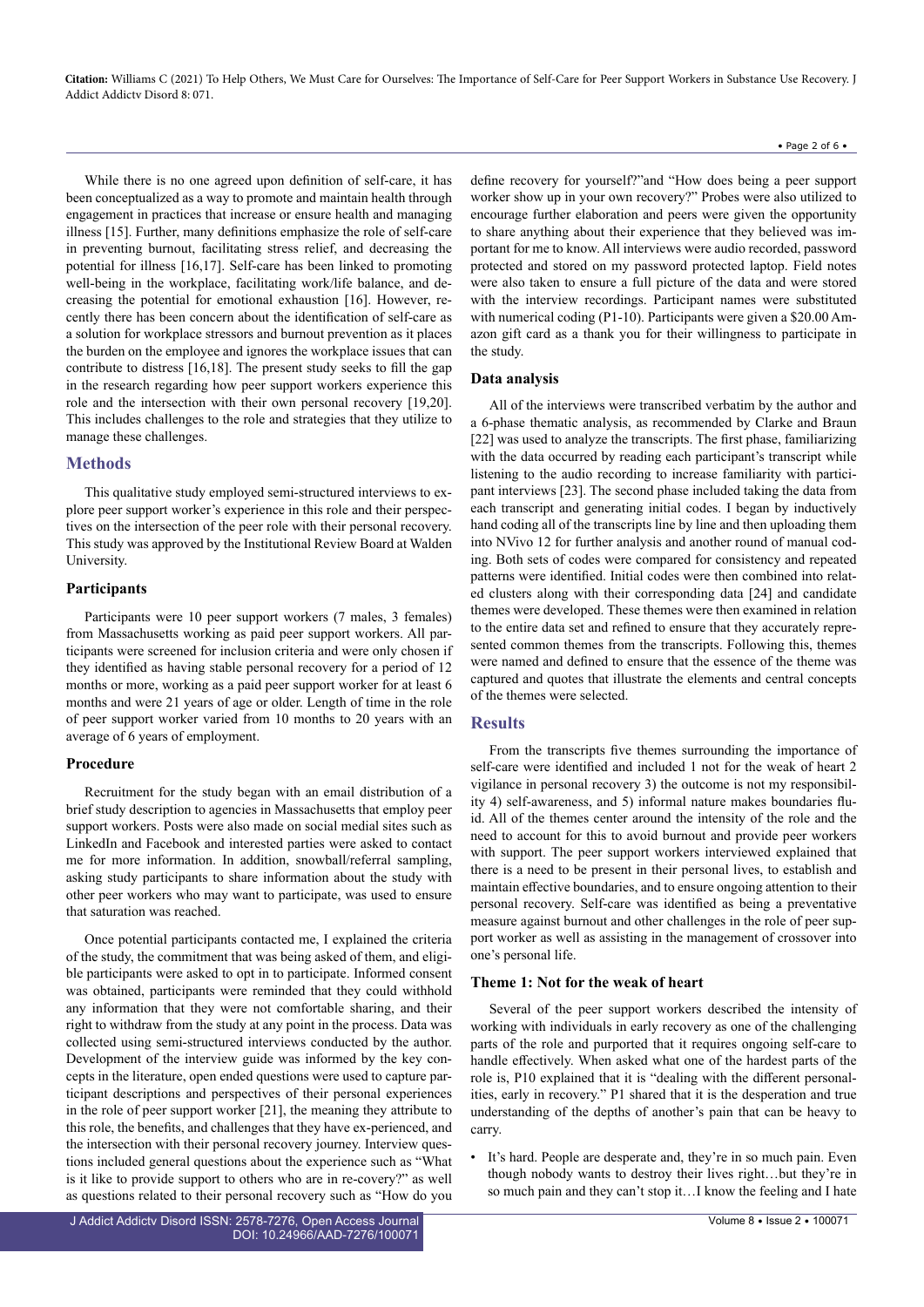seeing people suffering like that. Yea it sucks…I've been suicidal because of my drug and alcohol use, and I've been suicidal because of not having recovery. So, I can identify with being desperate and, and just seeing people in those situations. I know where they're at pain wise. I know how the pain is.

P10 described the work as "not for the weak of heart" recognizing that there are many challenges that can present when using personal experiences to work with individuals in early recovery. P3 shared that seeing the struggles of individuals in trying to get sober and being powerless to change their outcomes as hard to deal with.

• And then it simply comes back to that people fail. That's a bad choice of words but people have aggression, people make bad choices. And it's so hard to be powerless over that, you know, it's just so hard. So, I think that's one of the hard parts too. And to be honest it's just relentless and daunting and draining It's just really, really hard to be on the front lines of addiction. It takes so much out of you. And I think it's really hard to coaching for any length of time because if you are doing it well then you are emotionally invested in the people that you are connecting and it's just really hard.

P9 shared the pain of those who have lost someone is heavy

• Going into a room with a guy wailing. I'll never forget the scream of people that lose their child. The scream is like, you never forget it. And consoling them when they may be beating themself up

In addition to the desperation, intensity, and pain, P9 shared that dealing with the disparities in the system and the lack of access for many individuals becomes hard to watch

When I've got somebodies daughter at 0 Dark Thirty on a Friday night and I've got a father crying, please help my daughter. And she doesn't have insurance. I would have to give this poor kid a two-hundred-dollar cab voucher to take them to CHL in Worcester because that was the only place in the state that had a bed that accepts her insurance. That's heartbreaking

In addition, P9 attributes the high rates of recidivism as correlated to the short-term nature of substance abuse treatment which he terms "spin-dry" as creating feelings of frustration and hopelessness. P8 echoed this sentiment and expressed that it hard to see the challenges that her clients have to face every day and not get discouraged.

Whether that's the child welfare system, the department of transitional assistance,

housing....I think that's been the hardest part of my job, I can do the best work that I can but if they're engulfed in these systems that aren't working it can sometimes feel like is my work even worth it

P3 shared that concern that peer support workers need to recognize how much this role drain them and ensure that they find ways to take care of themselves.

It sucks you dry, it's going to empty your cup, you're around unhealthy people and you're listening to and absorbing all of this toxic stuff all day. And so you might be talking recovery to people all day, but you're not filling your cup with that, you're emptying your cup. So we have to work harder to keep our recovery than maybe people who aren't in such toxic environments all the time.

J Addict Addictv Disord ISSN: 2578-7276, Open Access Journal DOI: [10.24966/AAD-7276/100071](https://doi.org/10.24966/AAD-7276/100071)

P7 shared that self-care helps to prevent burnout making continuation in this role possible in the face of the challenges and intensity: "We focus on self-care, you know, and you're gonna be no good to anybody if you're burnt out, of course I don't want that on my conscious." P9 also shared the importance of self-care "Take little mental breaks for yourself. Pray before during and after, um yea, take care of yourself so that you have something to bring to the table." Other peer support workers identified strategies such as remembering the positive times that they shared with their participants as a strategy to handle difficult outcomes and manage stress.

• Page 3 of 6 •

• I try to remember a lot of times there's some sort of humor, or some sort of laughing, there's some sort of bond that's created. And I try to think of that stuff and just think to myself that we shared these good laughs, those good times that this person may not have had if, you know, if anything I was able to give them a good laugh, period. (P7)

P9 shared that "celebrating the little victories helps the "roller coaster ride" more bearable.

#### **Theme 2: Vigilance in personal recovery**

A common concern expressed by participants was the need to be vigilant with one's own self-care and recovery for the role of peer support worker to be sustainable on a long-term basis. They shared that being a peer worker to an individual in early recovery is an intense role that can lead to burnout without the right supports and attention to self-care. The participants illustrated the importance of continued engagement in personal recovery activities (P1, P3, P4, P5, P6, P7, P8). Participants also explained that even though there is a benefit to the peer support worker by helping others, working as a peer support worker should not be viewed as self-care.

• I have to remember that recovery coaching is not my self-care, it's not my own personal recovery…because a lot of times people get tripped up that way. You think that you are helping people daily but you're also getting stressed out. It's both of those things. (P5)

All of the peer support workers in the present study agreed that a critical part of self-care is continuing to emphasize their own personal recovery in their lives and to not allow their work to become a re-placement for personal recovery activities. "I have to be diligent with my own recovery, like if I'm gonna work with people, I have to take care of myself right" (P1)? The role of helper and of expert by expe-rience was identified by peer support workers as having the potential to create complacency in their personal recovery with all of the peer workers mentioning the need to figure out what will help them to provide self-care and recovery support. "I have to treat my disease, which is going to meetings, doing writing, knowing when to reach out and all that. You know, speak with my sponsor, got to therapy, and stuff that I do for my recovery" (P4).

Yet they also recognized that the challenging nature of this role makes it hard to stay vigilant.

• I work four tens and then I have three days off and it usually takes me three days just to decompress and let it go. To just sit in an Alanon meeting and not be, suffocated, is really hard. It's really hard to keep your own recovery up front. (P9)

Many of the peer support workers understood the importance of having a community that they could rely on to support them. P6 iden-tified that colleagues play a key role in helping the role be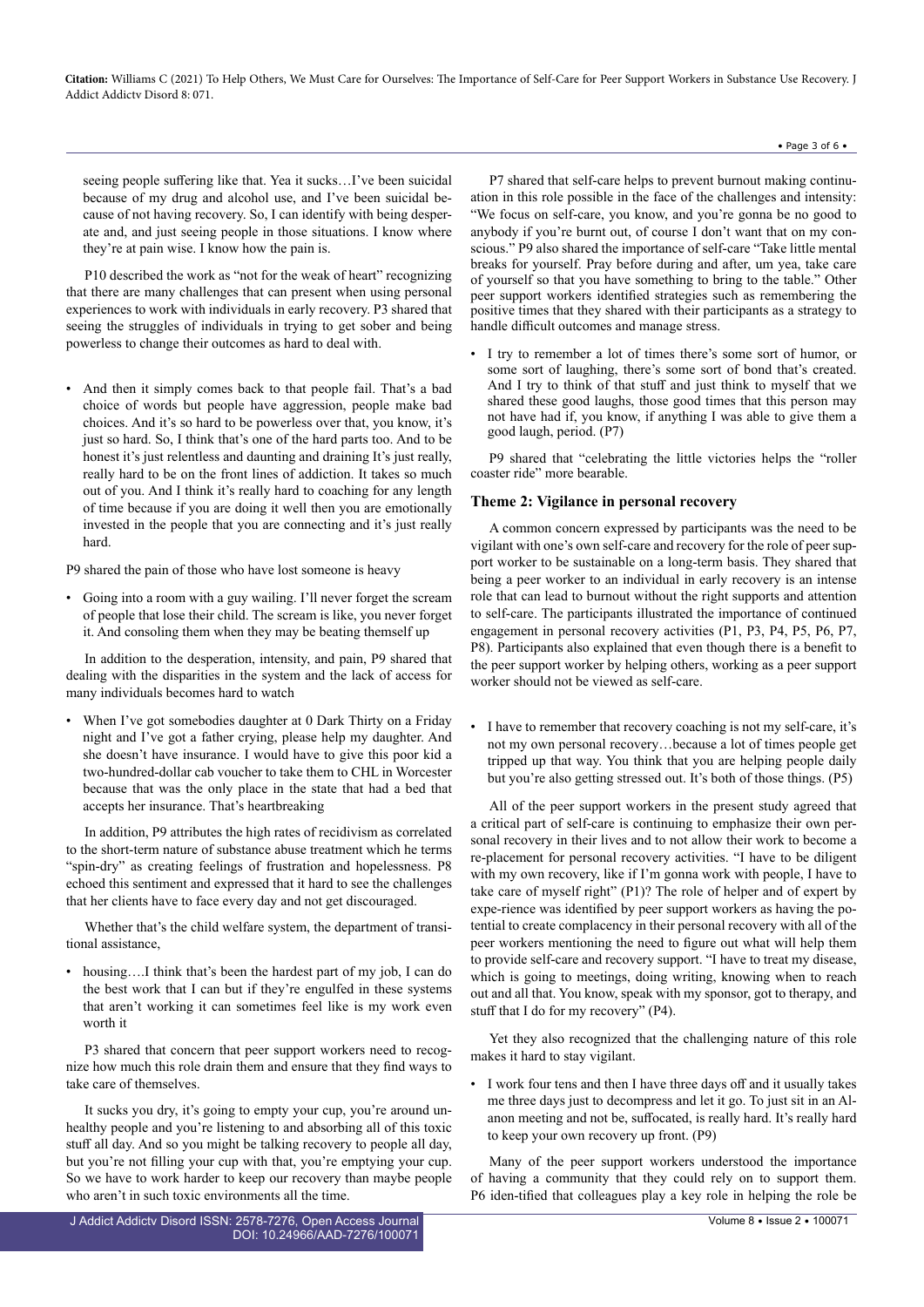sustainable "Being honest with myself and keeping close to my colleagues that all do the same things so that we can kind of check on each other." P3 shared the power of her recovery network in helping her restore her energy and maintain balance. "I have a huge group of women…they're all these amazing, incredible, powerful women filled with grace and love. I just need to go hang out with them and like my faith in humanity and everything is restored."

All of the peer support workers interviewed shared the importance of self-care and the need to recognize what it is that helps them to find balance and "fill up my cup" (P3, P5). They shared that this is a crucial aspect of continuing to be effective in the helping relationship. They also stressed the importance of self-care in the form of self-boundaries, self-awareness, and continuing to work their own recovery programs.

#### **Theme 3: The outcome is not my responsibility**

Several peer support workers identified that it is important for a peer support worker to recognize that the outcome is not their responsibility, and it is not within their control. P3 stated "the individual outcomes aren't my responsibility, so I don't get attached to them, it's not about me." P4 expands upon this by sharing the importance of recognizing and allowing individuals to be in the stage of change that they present in "and that's very difficult, unless you understand that it's not my job to take care of their recovery, I can meet them where they are, but they have to do the work." P1 echoed this sentiment "So I think the greatest thing that I get out of this is just trying to plant some seeds now, so that maybe later on they're going to be ready for what's out there for them." P3 and P5 also explained that it can be useful to recognize what your goals are for your role as a peer worker. "I say to even change somebody's quality of life for one second" (P5). "I'm just here. I've been placed here to be of service for whatever duration of time and I just try to believe that I've had an impact on someone...If I have given them a glimpse of hope" (P3).

This was identified as particularly challenging when paired with the systematic limitations that they work in.

• Well, it's just getting a little stressful right now and it's like if you came in there homeless, you're going to end up leaving and still be homeless. The only difference is you won't be addicted to drugs and alcohol. But if you're going back to being homeless, the chances of you picking up, again, are real big. (P10)

In addition, recognizing the limits of their capacity to change others and the potential for client relapse or overdose death was identified as an area that needs attention and self-care strategies. "It's really hard when you're working with somebody, and you know they're using when they leave the coffee shop you're at, and you know they are going to go out and potentially die" (P8). P2 explained that while there is a sense of purpose in helping others "I help some, some people die" it does not buffer the effects of a loss. Both P2 and P4 understood that losing someone to opioid overdose is part of the process but that does not negate the painful nature of the experience. "I've had a hard time with it…it is painful for me and um, this is why we have to take good care of ourselves" (P4).

#### **Theme 4: Self-Awareness**

Peer support workers benefit from engagement in ongoing self-reflection and awareness building to be able to recognize the impact of helping on their own well-being. Having self-awareness decreases the

• Page 4 of 6 •

risks posed by the acuity level of the individuals that the peer support worker is engaged with on a daily basis. There's always there that challenge of being around, you know, people that are all doing the same things that you used to do (P6).

P6 shared that it is important to have an awareness of your own potential to be triggered. You have to be very aware that, you know, I mean, if you're somebody that's given to you know having triggers or any form of PTSD, you need to make yourself, be honest with yourself and keep yourself very self-aware because you're working with people and some of them are still sick individuals. P3 expressed the need for self-awareness about when you need self-care. One of the challenges is like I need to be well and sometimes I don't know how well I am or how not well…I can only give away what I have. I can't give away something I don't have. P3 also shared that it is important to recognize when the role is too much, or burnout is occurring, and to not feel that you must stay in the role out of obligation or duty, but to grant yourself permission to walk away. "I think it's really ok to walk away, you pay a price personally when you burnout meaning that you don't have to be saints and saviors for all eternity to earn our spot.'

#### **Theme 5: The informal role makes boundaries fluid**

The ability to have boundaries or separation between work and home and be present in one's own life was a construct that was identified by the peer support workers interviewed. P6, P7, P8, and P9 described the role as having the potential to becoming all-consuming and shared the need to instill self-boundaries to prevent it from taking away from their personal lives. "If you don't shut it down, it could become a 24/7 thing. We have to say who a wait a minute. Turn off the phone, be present in your own life, walk the dog, talk to your girlfriend" (P9). P6 shared that this can be particularly challenging for peer workers who are just entering the field.

It's hard early on because we're always busy, crises happen for recoverees all hours of the day and night. Um you learn to keep your phones to a regular hour. You learn to check your own behaviors and keep an eye on yourself. I mean, you used to be early on, you were almost never off. Seems like you're on the clock all the time and that just does not work. It just does not work, you're either going to burnout or you're going to start making judgment mistakes.

The informal nature of the role of peer worker creates a dynamic where boundaries are fluid and while there are some concrete boundaries that exist the majority of the boundaries are created by the peer support worker "kind of case by case" (P7). "You have to remember that no is a complete sentence. You can get taken advantage of by people" (P5). P1 shared the discomfort that he encountered at times when placed in situations that he was unsure of and that went against the formal training he had received in other roles in his life. Now if I had them in my car, like that was probably the first time I've ever done something like that. I remember having to go pick somebody up to take them to a meeting and I was like I can't do this. It's just so awkward. I don't feel safe… it makes me sick to my stomach.

Many of the participants work and participate in recovery activities such as self-help groups in the communities in which they are also providing services creating the potential for even more crossover into their personal lives by encountering individuals that they are currently working with or have worked with in the past.

• I can't be too specific about the stuff that I share, like I will tell someone I'm married, I'll tell someone I have kids. I won't tell them where I live. I'll tell someone I got to meetings in Worcester, you know, maybe I'll tell them where I'm going because that doesn't matter, anybody can see me at a meeting. (P1)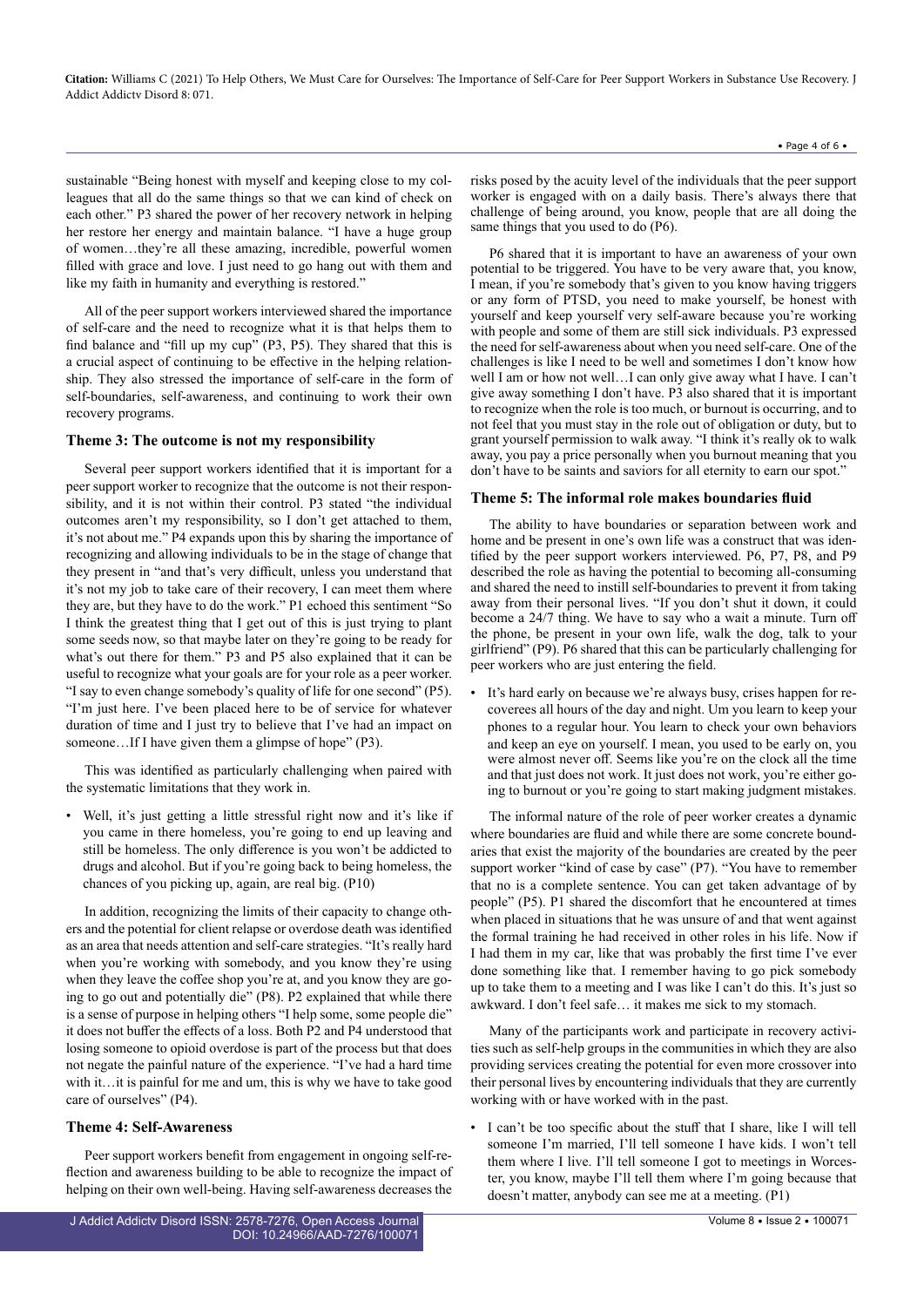#### • Page 5 of 6 •

P8 shared how strict boundaries in the community in which she lives helps to protect her ultimately.

• I have to protect myself or else I'm never going to be able to help anybody else. So, for example, if I see someone out in the community, I'm not going to ignore them if they come up and say hi. But if they try to start talking to me about something work related I just let them know that I'm not in the office right now, they have my number, they can give me a call in the morn-ing.

P8 explained the importance of this for her in her role of peer worker.

If I become too invested outside of work hours, I think it lends itself to burnout and overextending myself and not only am I in recovery, but I also have three children. I have a family. So I have to keep some of myself secret in order to give to my children and my family who depend on me.

P5 also shared that self-care and boundaries allows him to continue to be present for his family and to find balance rather than allowing the intensity of the work to take all his energy.

Part of my recovery is my family and if I've been dealing with people all day and complex cases it's like when they talk about what level are you at? Is your gas tank empty? Sometimes giving so much of yourself, because of the nature of your peer role, at the end of the day you can come home empty and you may react to your family that way.

All of the peers shared an appreciation for the informal nature of the relationship and the fluidity in boundaries when working with individuals and shared that they felt it made the role successful. However, they recognized the need to set boundaries around their time, their energy, to prevent crossover into their personal lives, and to do so with compassion. "I'm by the book, so hard boundaries, but at the same time, I can bring a little compassion to it" (P10).

#### **Discussion**

The results of this study support the recognition that while there are many rewards and benefits to serving in this role for the peer worker, that it is one that can be intense, challenging and lead to burnout if self-care is not made a priority. The peer support workers interviewed explained that to be effective as a peer worker on a long-term basis, there is a need to establish and maintain effective boundaries and to be present in their personal lives while safeguarding against their peer role crossing over too much into their personal lives. The informal nature of the peer role and flexibility in service delivery can increase the emotional impact, making self-care an important component. This is consistent with the literature that self-care and self-awareness are unique attributes of the peer worker role [14].

All of the peer workers interviewed in the present study described some of the biggest challenges as being the acuity of the individuals that they encounter, the participants' readiness to change, the inten-sity of the role and participant death. They cautioned about the need to watch for burnout in oneself and to engage in self-care to prevent burnout. This is consistent with previous studies that suggested the need for safeguards to ensure that harm does not come to the peer worker from serving in such an intense role [25]. Further, it supports previous research that identified that many peer workers do not have previous work experience and highlights the need for support, particularly in the form of supervision, to ensure that job readiness skills are

J Addict Addictv Disord ISSN: 2578-7276, Open Access Journal DOI: [10.24966/AAD-7276/100071](https://doi.org/10.24966/AAD-7276/100071) present and that there is a plan for initial and ongoing training of peer workers [26]. The peers in the current study were concerned about the how challenges would be faced by peer workers and recognized the need for ongoing support and training to buffer against the demands of the role. Future quantitative studies could look at the relationship between supervision, perceived social support and burnout in peer support workers. Such research could lead to an understanding of the role that supervision and social support play in peer worker burnout.

Although the findings from this study contribute to the literature regarding how peer support workers experience their role and the intersection with personal recovery, there are some limitations that should be considered. All of the peer support workers are from the state of Massachusetts. Massachusetts is a state that has a formal recovery coach academy and is working on a process by which credentialing can occur for coaches. It is recommended that similar studies be conducted in other locations to understand potential similarities and differences in results where the peer support worker model is not as well supported as well as the impact of training on the experience of the peer worker. While saturation appears to have been reached, further investigation with a larger sample may have revealed additional insights.

#### **Conclusion**

This study identifies some areas in which peer support workers can be better supported in their role including supervision by individuals with experience in recovery, ongoing training on how to manage individuals with high acuity, as well as support in effectively handling the relapse of a patient, or potentially more challenging, patient death. The peer support workers interviewed in the current study illustrated the use of coping skills to manage these challenges faced in the role of peer worker, however, all cautioned new workers to ensure that they did not personalize participant outcomes and identified situations in which they saw peer workers be ineffective or experience distress as a result. This study highlights the crucial role of ongoing training and support for individuals whose role it is to use their shared lived experience as the catalyst for promoting change in others. If peer support workers are not provided with adequate training and support, there is a very real possibility of ineffective peer help as well as burnout for the peer worker themselves.

#### **References**

- 1. Proudfoot JG, Jayawant A, Whitton AE, Parker G, Manicavasagar V, et al. (2012) Mechanisms underpinning effective peer support: a qualitative analysis of interactions between expert peers and patients newly-diagnosed with bipolar disorder. BMC Psychiatry 12: 196.
- 2. [Davidson L, Bellamy C, Guy K, Miller R \(2012\) Peer support among per](https://pubmed.ncbi.nlm.nih.gov/22654945/)[sons with severe mental illnesses: A review of evidence and experience.](https://pubmed.ncbi.nlm.nih.gov/22654945/) [World Psychiatry 11: 123-128.](https://pubmed.ncbi.nlm.nih.gov/22654945/)
- 3. [Reif S, Braude L, Lyman DR, Dougherty RH, Daniels AS, et al. \(2014\)](https://pubmed.ncbi.nlm.nih.gov/24838535/) [Peer recovery support for individuals with substance use disorders: As](https://pubmed.ncbi.nlm.nih.gov/24838535/)[sessing the evidence. Psychiatr Serv 65: 853-861.](https://pubmed.ncbi.nlm.nih.gov/24838535/)
- 4. [Moran GS, Russinova Z, Gidugu V, Gagne C \(2013\) Challenges Experi](https://pubmed.ncbi.nlm.nih.gov/23117937/)[enced by Paid Peer Providers in Mental Health Recovery: A Qualitative](https://pubmed.ncbi.nlm.nih.gov/23117937/) [Study. Community Ment Health J 49: 281-291.](https://pubmed.ncbi.nlm.nih.gov/23117937/)
- 5. [Walsh PE, McMillan SS, Stewart V, Wheeler AJ \(2018\) Understanding](https://www.tandfonline.com/doi/abs/10.1080/09687599.2018.1441705) [paid peer support in mental health. Disability & Society 33: 579-597.](https://www.tandfonline.com/doi/abs/10.1080/09687599.2018.1441705)
- 6. [Alberta AJ, Ploski RR, Carlson SL \(2012\) Addressing challenges to pro](https://pubmed.ncbi.nlm.nih.gov/22828975/)[viding peer-based recovery support. J Behav Health Serv Res 39: 481-491.](https://pubmed.ncbi.nlm.nih.gov/22828975/)